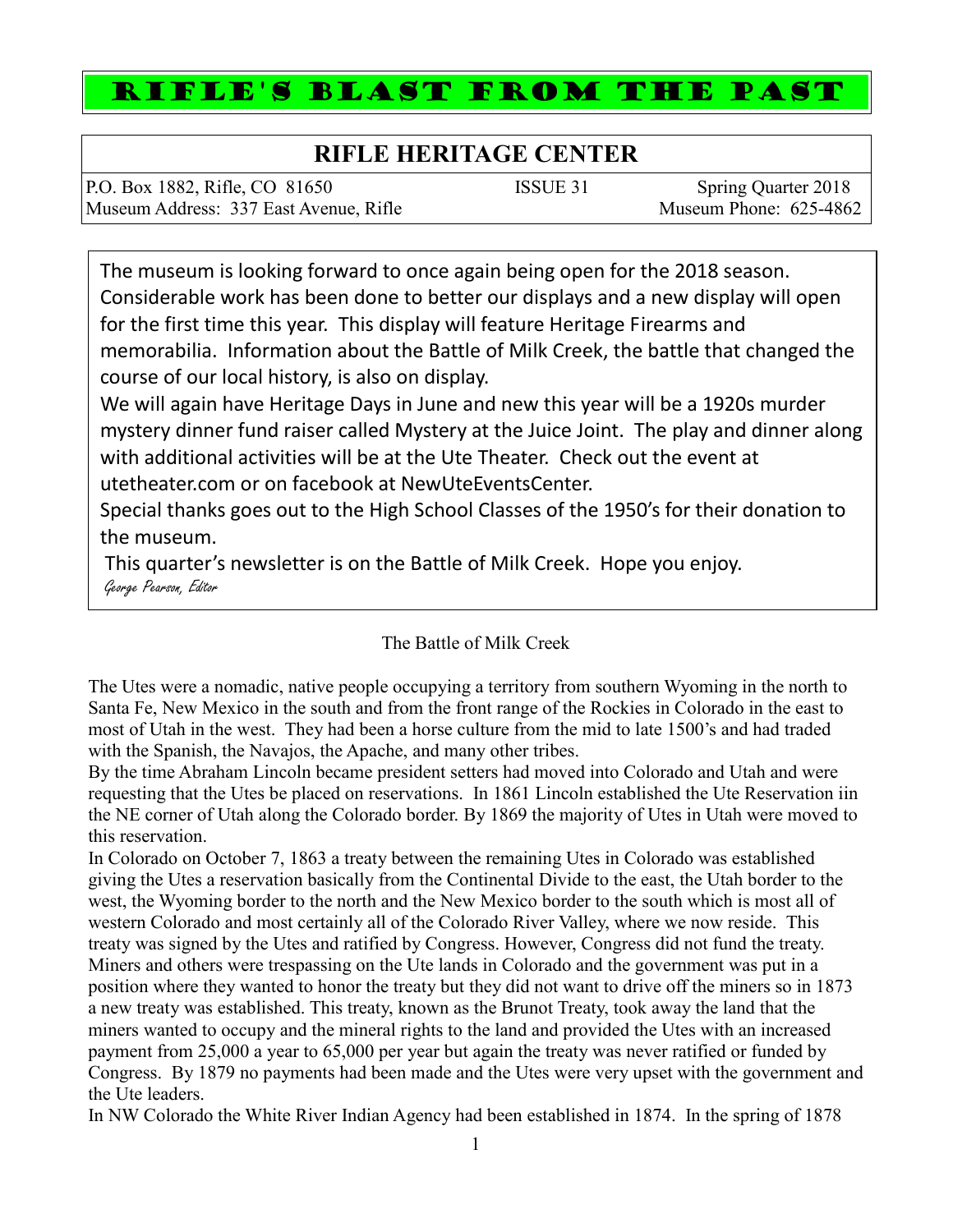the original agent, Reverend E. H. Banforth, was replaced by Nathan Meeker. Meeker had come west as a representative of Horace Greeley to establish a utopian society called the Union Colony in Greely, Colorado. This did not work out well, and so using his political influence he got appointed to the White River Agency. He knew nothing about the Ute culture and was determined to keep the Utes on the reservation and make them farmers. Meeker decided in order to accomplish this he would have to get take the Utes' horses from them. His first action of hostility towards the Utes was to plow up a portion of their race track. In anger the Ute leader, Canalla, got into a shoving match with Meeker and Meeker was pushed to the ground. Meeker then went thru the channels of the Department of Interior in Washington but that department having no power of enforcement contacted the War Department and General William Tecumseh Sherman. Sherman thought Meeker was concerned about a possible uprising of the Utes so he contacted General Phillip Sheridan in Chicago, who contacted General George Crook in Omaha. Cook sent orders to Major Thomas Tipton Thornburg at Ft. Steel, Wyoming (west of Rawlings, Wyoming). Major Thornburg, who is infantry, contacted the Calvary Unit at Fort D.A. Russsell (located at Cheyenne, Wyoming).



Major Thornberg

The three units that made up the White River expedition were the 3rd Cavalry Company E, the 5th Cavalry Company D & Company F and the 5th Infantry Company B. The infantry left Fort Fred Steel headed to Rawlins, Wyoming (fifteen miles away) on September 21, 1879. At Rawlins they met up with the two cavalry units and on the 22nd the expedition left with 191 soldiers and 16 civilians. They made their first camp at the Willows (some eighteen miles south and west of Rawlins). The infantry was riding on wagons and the officers and cavalry were mounted. Their scout, Rankin, had never made the trip to the White River Agency so he recommended that they hire Charlie Grafton Lowry as a scout once they reached the Snake River. On the 23rd they went from the Willows to Soldiers Wells (20.6 miles). On the 24th they went from Soldiers Wells to the Snake River (25.5 miles). On the 25th they went from the Snake River to Fortification Rock (24 miles). There Thornburg set up a reserve camp and left thirty men of the 5th Infantry Company B. On the 26th they traveled from Fortification Rock to the Yampa River (19 miles) where they met the Utes for the first time who asked about what they were doing. On the 27th they traveled from the Yampa to Williams Fork (15.3 miles). On the 28th they traveled from Williams Fork to Deer Creek Camp (9.8 miles). Then on the 29th they went from Deer Creek Camp to Milk Creek (11.5 miles). All total the distance traveled was 158.7 miles. The Battle of Milk Creek started around noon on September 29 when Thornburg crossed Milk Creek and entered the Ute Reservation. The battle lasted until the morning of October 5, 1879. On the night of September 29, other Utes not involved in the Milk Creek Battle attacked the White River Agency and killed Agent Meeker and nine other men and took three women and two children hostage. Reinforcements for the troops at the Milk Creek Battle came on the morning of October 2 from Captain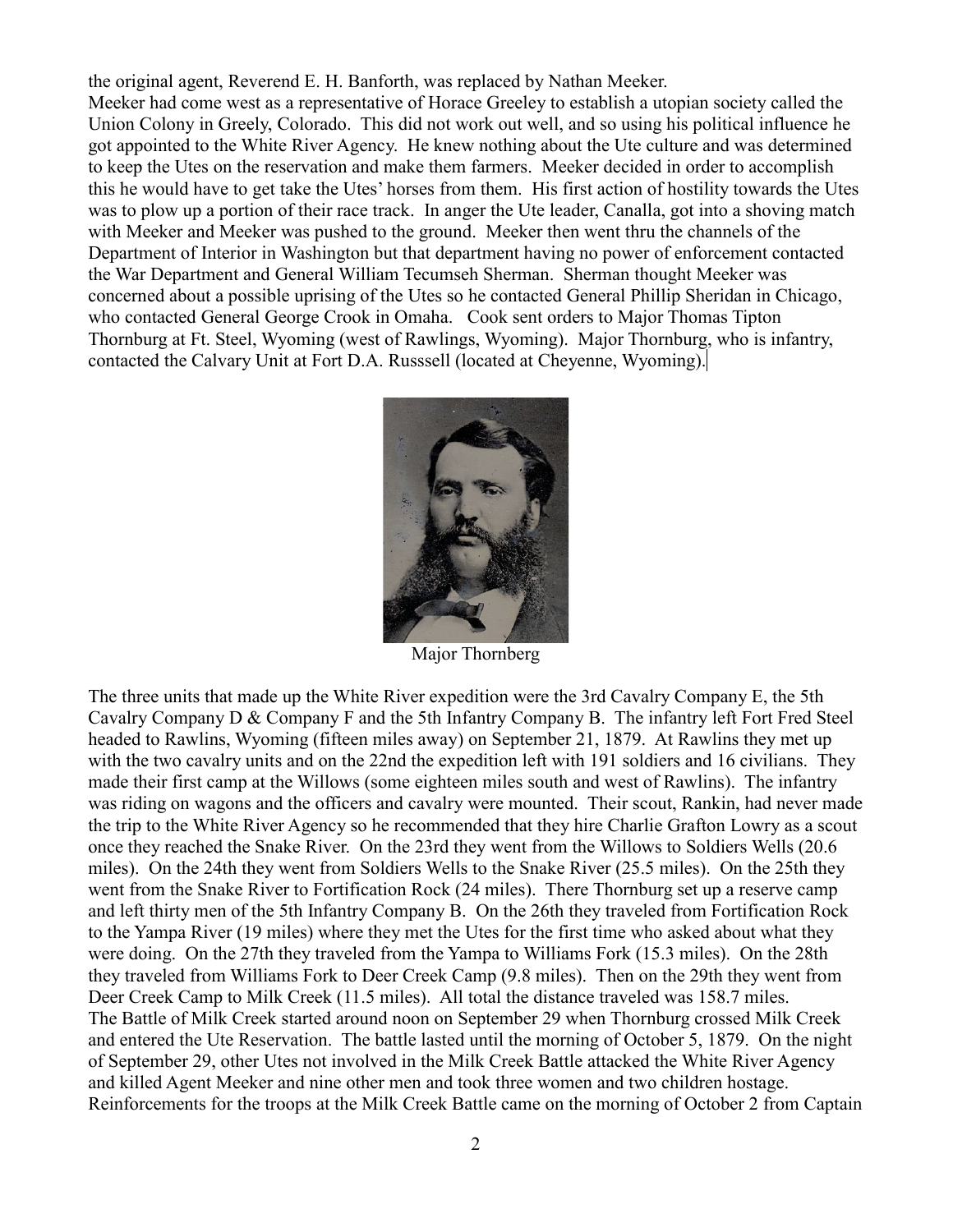Frances Dodge. There were 2 civilians and 35 men from  $9<sup>th</sup>$  Calvary Company D. These buffalo soldiers were from Ft Garland in the San Luis Valley. The 9th was on patrol near Steamboat Springs, Colorado when they were informed that a battle was going on at Milk Creek. They came to aid of the trapped soldiers but were also trapped by the Utes. The leader of the 9th Calvary, Captain Frances Dodge, along with buffalo soldier, Private Henry Johnson, were awarded the Medal of Honor in 1898 for their actions at Milk Creek.

On the morning of October  $5<sup>th</sup>$ , 20 officers and 254 men of the 5th Calvary arrived, and the Utes withdrew. Lead by Colonel Wesley Merritt, the 5<sup>th</sup> had travelled 170 miles in three days from Fort D.A. Russell. Indian agents also arrived along with representatives from Chief Ouray with instructions to stop the battle. One hundred and forty-two hours after the battle began on September 29, 1879 until it ended on October 5, 1879, the Battle of Milk Creek was over. Ten soldiers were killed, along with three civilian wagon drivers and forty-two others were wounded. The estimate of Utes killed ranges from 23 to 37. The exact number is not known.

Other Army reinforcements soon arrived. They included six companies of the 4th Calvary from Ft Clark, Texas, and five companies of the 9th Calvary from Ft. Lewis in Pagosa Springs,Colorado under Colonel Edward Clark. The total combined forces under Colonel Merritt grew to approximately 1500 men. This force went after the Utes holding the captives taken from the attack on the White River Agency; Nathan Meeker's daughter, Josephine, and wife, Arvilla, and Mrs. Shadruck Price and her two children. The Utes flee with the hostages south to the Colorado River and camped near the future town of Rifle, Colorado. They evaded capture by the Army for sixteen days. On October 21, 1879 after 23 days of captivity the Utes released the hostages to Charles Adams, a general in the Colorado Militia, and three of his friends and some Umcompahgre Utes who were not involved in the battle. Adams was a lifelong friend of Chief Ouray and Chipeta who had been working with the Utes to release the hostages. The release occurred near what would become the town of Mesa, Clorado.

On November 4th, 1979 at Greeley, Colorado General Adams conducted an official investigation of the incident and captivity. In 1880 the United States Congress held an inquiry at which Adams, Ouray and Chipeta testified, along with some of the Utes involved in the White River Agency take over. As a result of the inquiry, Congress passed the Ute Removal Act of 1880 and the Utes of Northern Colorado were removed to Utah into the new Ouray section of the reservation. Included in the relocation were Ouray's own people, the Umcompahgre Utes, who had nothing to do with the battle or the White River Agency incident. The moving of the Utes was done by the Army in 1881.



Chief Jack, Ute circa 1880's

This act also officially established Camp White River also known as Cantonment of the White River. The camp was used in 1879 by the troops that remained after the Battle of Milk Creek and then staffed